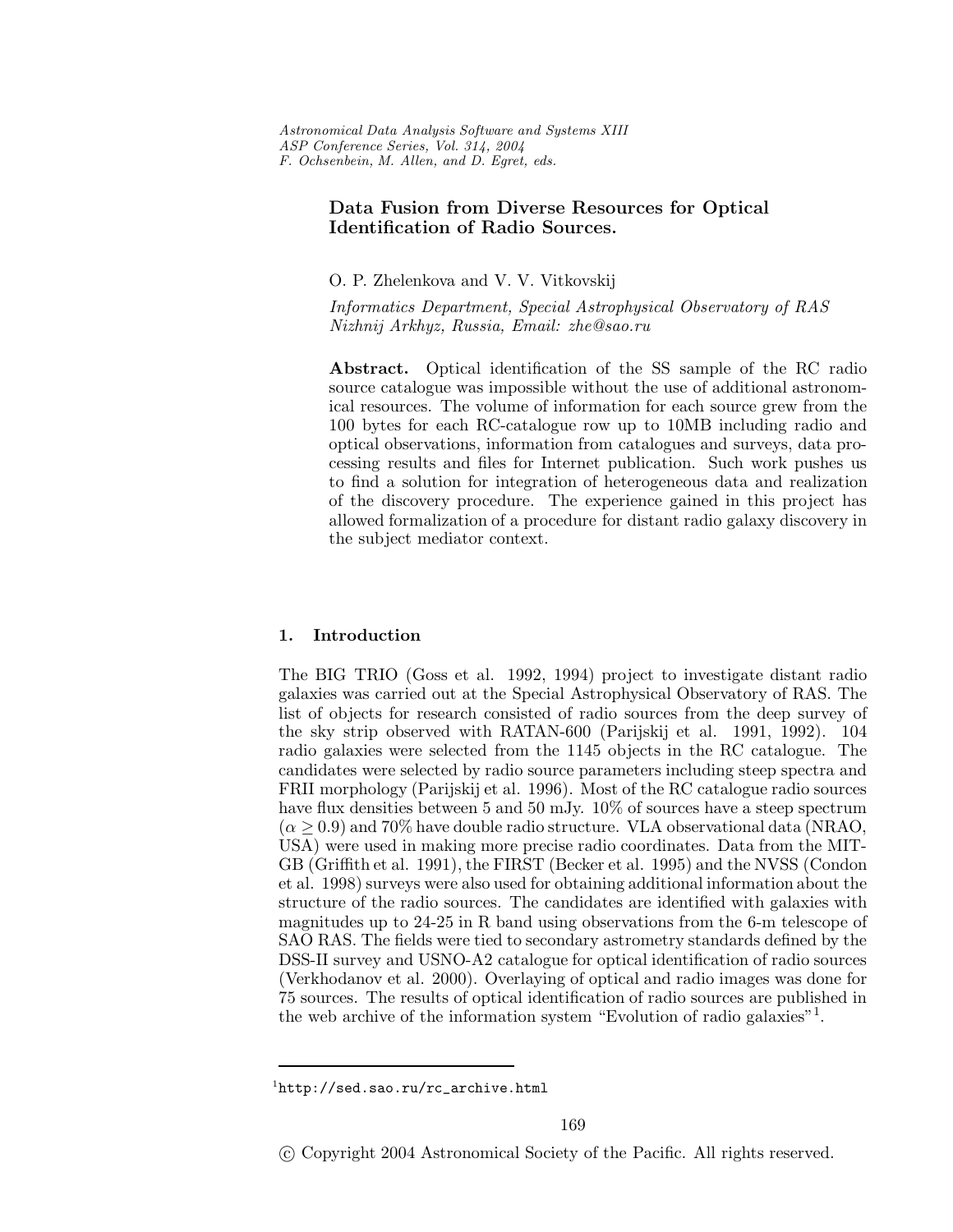### **2. Information Resources**

The data and resources used in this work are listed below:

- 1. The initial information is observational data. Observations were carried out by RATAN-600, the 6-m and VLA telescopes with the following data volumes: RATAN-600 - 100MB; the 6-m telescope - 4000MB; VLA - 500MB. The data are from observation data archives SAO RAS, VLA (NRAO, USA); observation files are in the FITS format;
- 2. Information from astronomical web resources dealing with data processing (digital surveys and catalogues: DSS-I, DSS-II, FIRST, NVSS, USNO-A2.0);
- 3. Data processing results. About 2600 files (40 files per object) were prepared for the web archive. A 2-5 arcmin sky area was processed per source. The information volume per source increases from 100 bytes (the RC catalogue row) up to 10MB for all the necessary data for the processing;
- 4. Astronomical software: MIDAS (ESO, Germany), GAIA (Starlink, UK), WCSTools (SAO, USA);
- 5. Web resources: the European Southern Observatory<sup>2</sup>, Centre de Données astronomiques de Strasbourg3, the Harvard-Smithsonian Center for Astrophysics<sup>4</sup>, the National Radio Astronomy Observatory<sup>5</sup>, the U.S. Naval Observatory<sup>6</sup>, the Starlink Project<sup>7</sup>.

## **3. Data Integration**

In this work we have assembled a collection of information for each object in our sample, integrating data from a diverse range of resources. This collection is being utilized by a collaborative team for research into the nature of radio sources. Organizing and providing access to such a collection is a non trivial problem. There are sites, where actualization of heterogeneous data is at a high level, for example the Oracle company8. It would be desirable to use such a DBMS warehouse to organize our data collection, where web publication and access to the information are implemented. Designs for such a data warehouse are diverse. The basic task for such warehouse design is addition of new types of data.

The implementation of Web access to our heterogeneous archive data (radio and optical) for source identification, and for obtaining information about the processing of the observations, has also been an exercise of integrating archives

- $3$ http://cdsweb.u-strasbg.fr
- $4$ http://cfa-www.harvard.edu

 $6$ http://ad.usno.navy.mil

 $^{2}$ http://www.eso.org

 $5$ http://www.nrao.edu

<sup>7</sup>http://star-www.rl.ac.uk

<sup>8</sup>http://www.oracle.com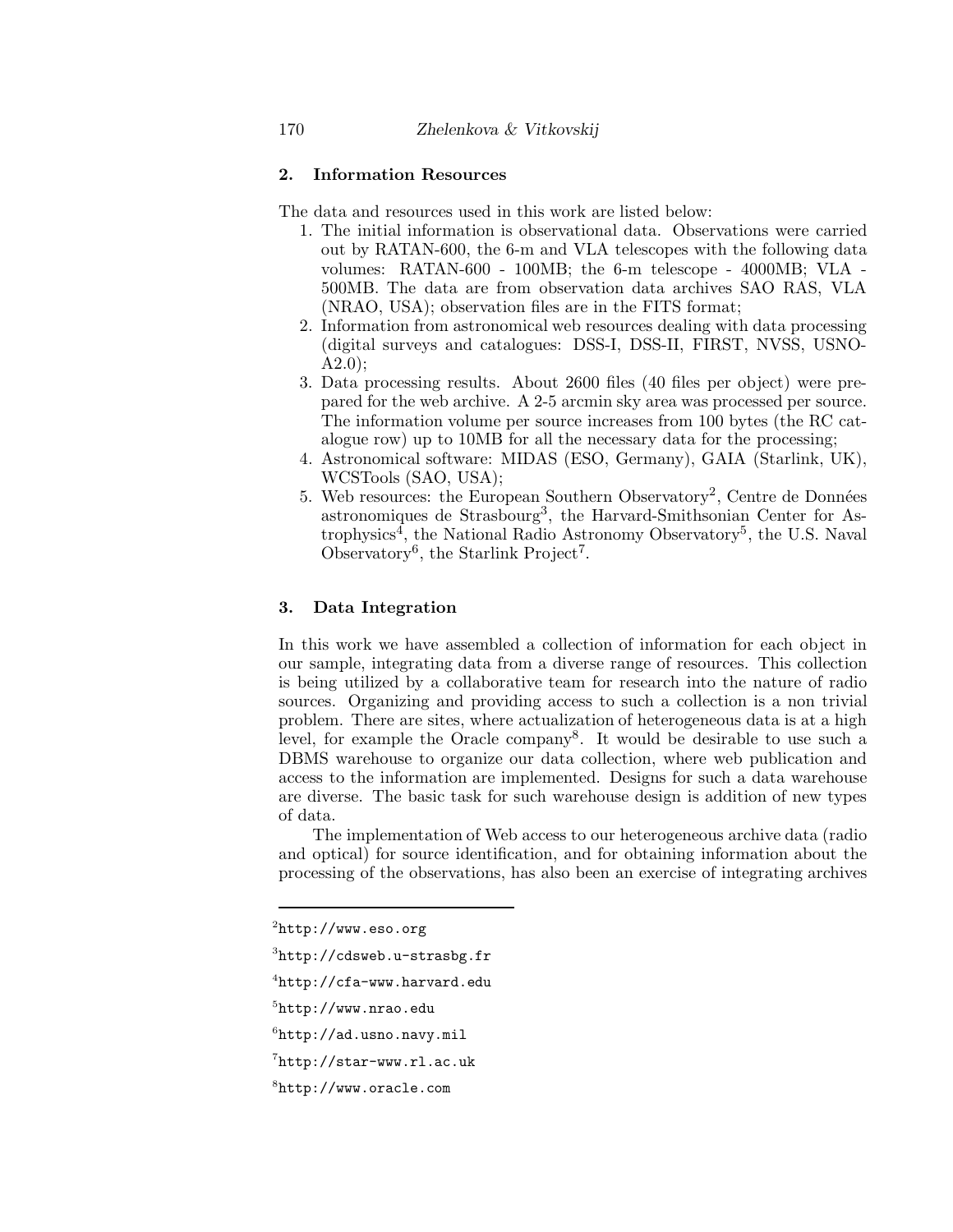and addition of new formats. We find it necessary to have semantic representation of the data content (meta data definition) and to use this as the basis for integrating data of different formats. Recognizing the need for such services, we have developed an interface to observational data archives as a means to federate these archives. A prototype is available at interface  $9^9$  for access by date to heterogeneous local observation archives. For other request types (by coordinates, tools etc.) a table with the mappings of observation parameter keywords to the relevant table columns and their UCDs (Derriere et al., 2003) is provided. Furthermore we plan to implement access services to the observation data according to IVOA specifications and formats (SIA specification 2002; Williams et al. 2002).

### **4. Discovery Distant Radio Galaxies by a Subject Mediator**

The procedure of compiling a radio source sample from the catalogues is well enough completed. The resulting collection is an essential resource for research into the properties of early galaxies. The collection includes spectra, luminosity functions, morphology, starburst history, and clustering, all of which are necessary for checking theories of galaxy formation.

The appearance of new deep radio surveys enables compilation of samples with optimized selection criteria for detecting large numbers of radio galaxies with  $z \geq 3$ , and for research of more precisely defined classes of objects. On the basis of our experience of the optical identification of RC-sources we have formalized a procedure for discovery of distant galaxies. We have defined the necessary information resources, selection criteria and procedures, and the astronomical software required. For sampling the necessary information from heterogeneous digital collections the application of the technology of the intellectual mediators is provided. The subject mediator supports representation and access to the information. The conceptual scheme of the mediator defines the interface for interaction with the user during problem solving. The mediator allows decisions to be made on how to integrate diverse information at a semantic level. At the level of the mediator it is possible to present and simulate the different information (metadata, images, programs and processes). For association of diverse data models a special approach involving mapping of different data models and meta information to a canonical model will be utilized with the help of a few steps to specify the data model.

**Acknowledgments.** The work is supported by the Russian Foundation for Basic Research, grant N 03-07-90032.

### **References**

Becker, R. H., White, R. L., and Helfand, D. J. 1995, ApJ, 450, 559 Condon, J. J., Cotton, W. D., Greisen, E. W., Yin, Q. F., Perley, R. A., Taylor, G. B., Broderick, J. J. 1998, AJ, 115, 1693

 $^{9}$ http://www.sao.ru/oasis/fetch